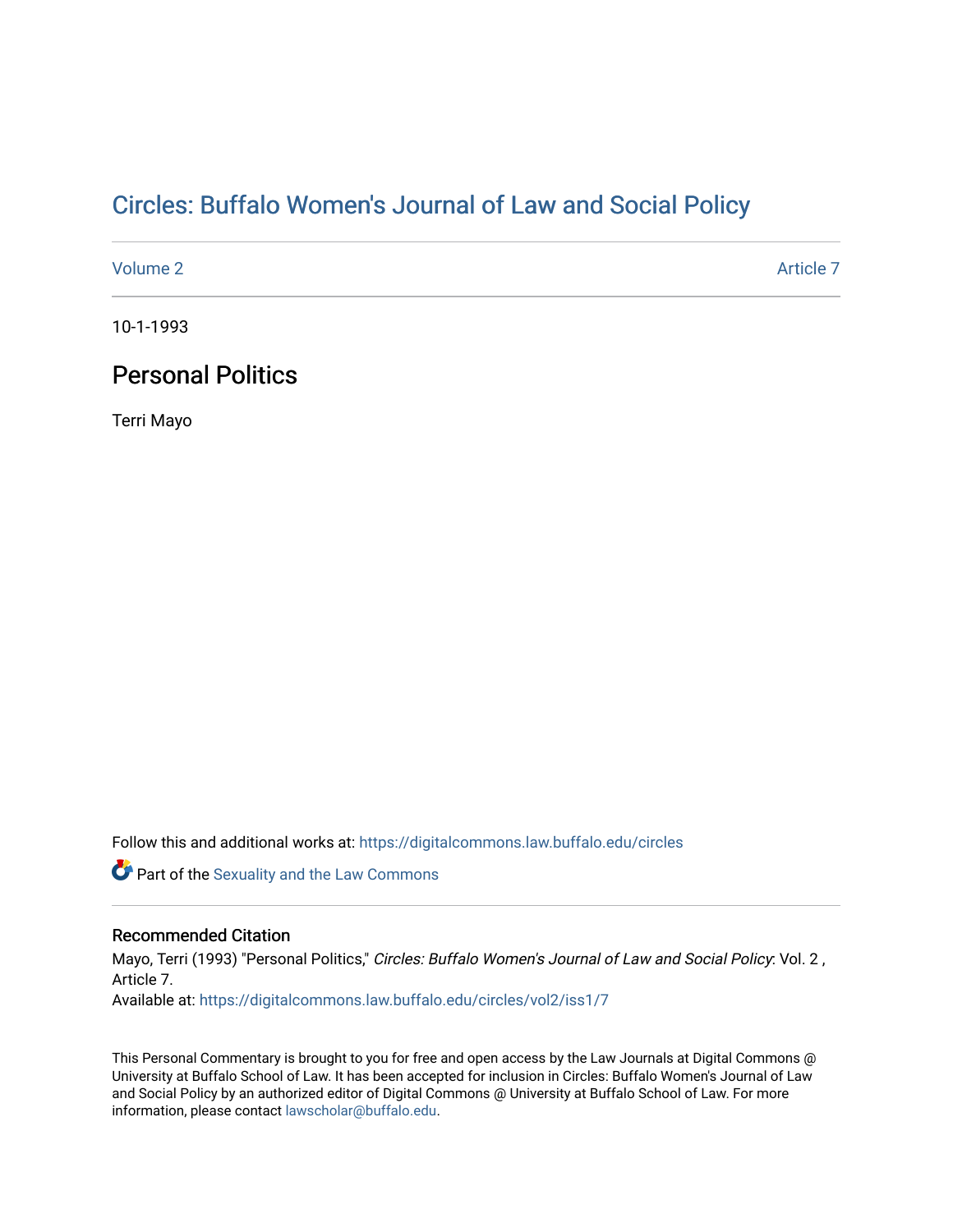## **PERSONAL POLITICS**

*by Terri Mayo\**

AUTHOR'S NOTE: It will be apparent that a great deal of this article is based on my own life experiences. In accord with the feminist idea that narrative is viable scholarship, I have made no attempt to extract myself from this article. The point of this article is to demonstrate that the lesbian and gay civil rights movement is by its nature an intimate, personal struggle. As Andrew Kopkind illustrated in The Nation, *"Not for* **30** *years has a class of Americans endured the peculiar pain and exhilaration of having their civil rights and moral worth - their very humanness - debated at every level of public life. Lesbians and gay men today wake up to headlines alternately disputing their claim to equality under the law, supporting their right to family status, denying their desire, affirming their* social identity. They *fall asleep to TV talk shows where generals call them perverts, liberals plead for tolerance and politicians weigh their votes."* Andrew Kopkind, *The Gay Movement,* **THENATION,** May **3,** 1993, at 580.

I feel as though I am beginning to wake up from a rather long nightmare. One that continues to send out tendrils into my waking life. It is the sort of nightmare that has me trying desperately to flee a pursuing assailant. The faster I run, the closer he gets. The faster I run, the softer the ground becomes until each step I take finds me sinking knee deep in sucking mud. This nightmare has lasted the duration of the last campaign season. I have often felt engulfed in a season of hatred from the right-wing love-fest of the 1992 Republican National Convention to the bigoted posturing of the Oregon Citizens Alliance (OCA) here in lovely Oregon.

To be a gay man or lesbian in Oregon following the bitterly won defeat of Ballot Measure 9 is to continually feel pursued, and to be haunted by the hateful language of the ballot measure.' Moreover, it is an attempt to simultaneously heal the invisible wounds left behind while continuing to fight the brush fires the OCA has ignited throughout the state.<sup>2</sup> Like countless lesbians and gay men, I am only now beginning

<sup>2</sup>In the wake of its statewide defeat, the Oregon Citizens Alliance, founded and led by Lon Mabon, has now begun to bring local ballot measures in small towns throughout Oregon as well as on the county level. These "son of 9" measures are watered down versions of Ballot Measure 9. The OCA probably hopes that by eliminating the condenmation language of the statewide measure they can repeat their success in Springfield and duplicate the right-wing victory in Colorado.

The new initiatives order public officials not to,

"make, pass, adopt, or enforce any minority status...or any similar concepts, based on

homosexuality or which establishes any categorical provision such as 'sexual orientation'..."

This language was taken from a press release issued in January by the "No Special Rights Committee." One interesting point is that out of the eight proposed county charter changes and twenty-five city charter changes, the OCA has conveniently avoided adopting any such changes in its own hometown of Wilsonville.

On May 6, 1993 the OCA filed for a new statewide initiative. The new measure is called "The Minority Status and Child Protection Act." Again, this new initiative has removed the inflammatory language of the failed measure.

The first vote on the local ordinances is to be held in Cornelius on May 18, 1993. Sura Rubenstein, *New Anti-Gay Rights*

Terri Mayo is a 1992 graduate of the University at Buffalo School of Law. She is practicing as a prosecutor in the State of Oregon.<br><sup>I</sup> In relevant part, the Measure sought to amend the Oregon State Constitution to declare homosexuality (and presumably

lesbianism) "abnormal, wrong, unnatural, and perverse..." The OCA wanted this viewpoint taught in Oregon public schools by teaching that homosexuality is "to be discouraged and avoided." The OCA also sought to prohibit government money or agencies from "promoting" homosexuality.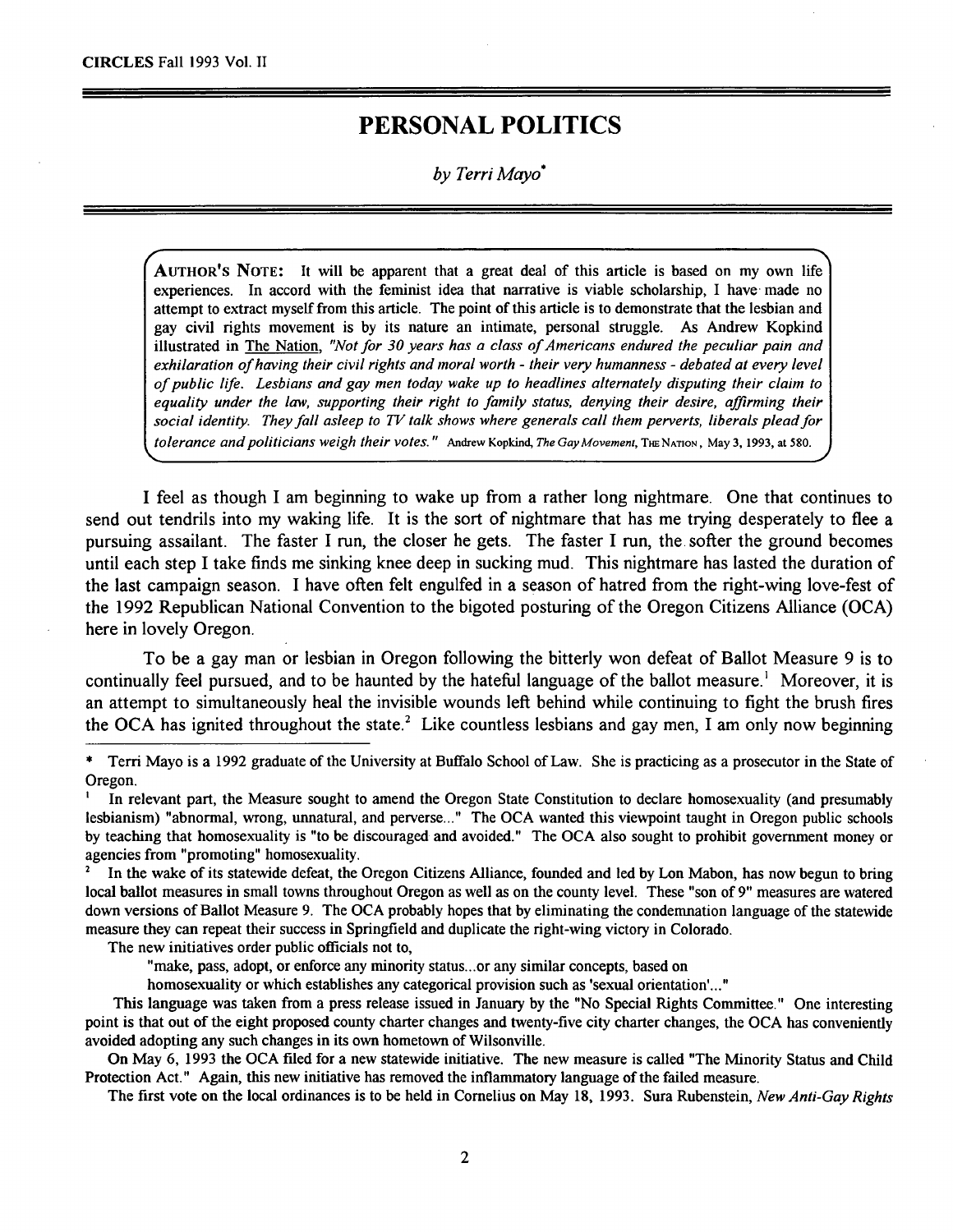to assess the psychic damage that the Oregon Citizens Alliance has left in its wake. It may be impossible to measure. After all, how does one hear voices silenced **by** fear, genuine fear?

However, what the fight over Ballot Measure **9** illustrates best is that what appears to be purely political is mostly personal. It shows that for lesbian and gay civil rights activists, the line blurs dramatically between what is needed in the public domain and what can be left to private reality. The lesson of Measure 9's defeat is that the separation between the personal and the political is a myth. It is a lesson that must be learned if there is to be any lasting change. In order for groups like the **OCA** to be forever quashed, lesbians and gay men and our allies must be the ones to frame the debate over civil rights based on the *true* lifestyles of lesbians and gay men.

The only way to confront the stereotypes successfully trotted out **by** the **OCA** and used to appeal to the fears of the general population is to personalize the fight.' In the vacuum of a dry political debate, it is far too easy to forget the lives affected **by** ballot measures that seek to impose a specific, narrow religious dogma on the rest of society. While using biblical quotes to justify bigotry, proponents of Ballot Measure **9** have forgotten that their own children, family members, neighbors and co-workers will be affected. The only way to ensure that average Oregonians understand what is at stake is to put familiar faces to their imagined enemies. This is precisely how Measure **9** was ultimately defeated.

## **I. THE POLITICAL**

Oregon is not unlike many other states where big city progressive attitudes are tempered **by** rural conservatism. Oregon's reputation as a progressive State, while well-deserved, hides a history rich in bigotry of every form.<sup>4</sup> From Oregon's beautiful coast to its deserts, the State is populated with a mix of liberal and conservative ideologies. **I** was naive to think that Oregon was different from other places **I** have lived, but the longer I live here the more I realize how similar it is to other places. It has become just another place to be wary, to calculate personal disclosure with extreme caution. It has become just another place to be afraid.

I started writing this personal commentary on the 54th anniversary of Kristallnacht.<sup>5</sup> And it is tempting, **I** admit, to find infinite parallels between the early Nazi laws and policies, the precursors to later pogroms against Europe's Jewish population, and the OCA's overall agenda in Oregon. Like the OCA, the Nazi agenda covered a wide range of prejudices.<sup>6</sup> Furthermore, the OCA's attempt to prohibit all but the

*Measure Filed,* OREGONIAN, May 7, 1993, at **Al.**

**<sup>&#</sup>x27;** During the campaign for Ballot Measure **9,** the **OCA** distributed various leaflets to Oregonians. Playing on long held, fallacious beliefs, the **OCA** linked homosexuality to pedophilia, violence and AIDS. Brian T. Meehans & Bill Graves, *OCA* **Stirs Emotions with Its 2nd Flier, OREGONIAN, September 25, 1993, at D1.** 

In addition, the **OCA** distributed the video "The Gay Agenda." This video included **highly** selective shots of various gay pride celebrations, focusing on fringe elements of the lesbian and gay civil rights community.

**<sup>&#</sup>x27;** Robert Sullivan, *Postcard from Oregon: Revolution Number 9,* **THE** NEw YORKER, November **9, 1992** at **67, 70.** The state had a large contingent of Ku Klux Klan members during the 1920's and came into the Union as a state that banned African Americans from moving into the state.

**<sup>&#</sup>x27;** On November **9, 1938,** 5 years after Adolph Hitler had become Chancellor of Germany, synagogues and Jewish businesses were destroyed **by** Nazis and their sympathizers.

The Nazi agenda did not draw the line with one specific group. There were the Nuremberg Laws aimed at Jews in Germany relegating them to second class citizens. There was the "Reichs-Center for the Fight Against Homosexuality and Abortion." Nazism sought to return women to their "proper" roles as mothers. Erwin **J.** Haeberle, *Swastika, Pink Triangle* and Yellow Star: The Destruction of Sexology and the Persecution of Homosexuals in Nazi Germany, HIDDEN FROM HISTORY: RECLAIMING THE GAY **AND** LESBIAN **PAST,** at **365, 370-372, 375-377** (Martin B. Duberman et al. eds., **1990).**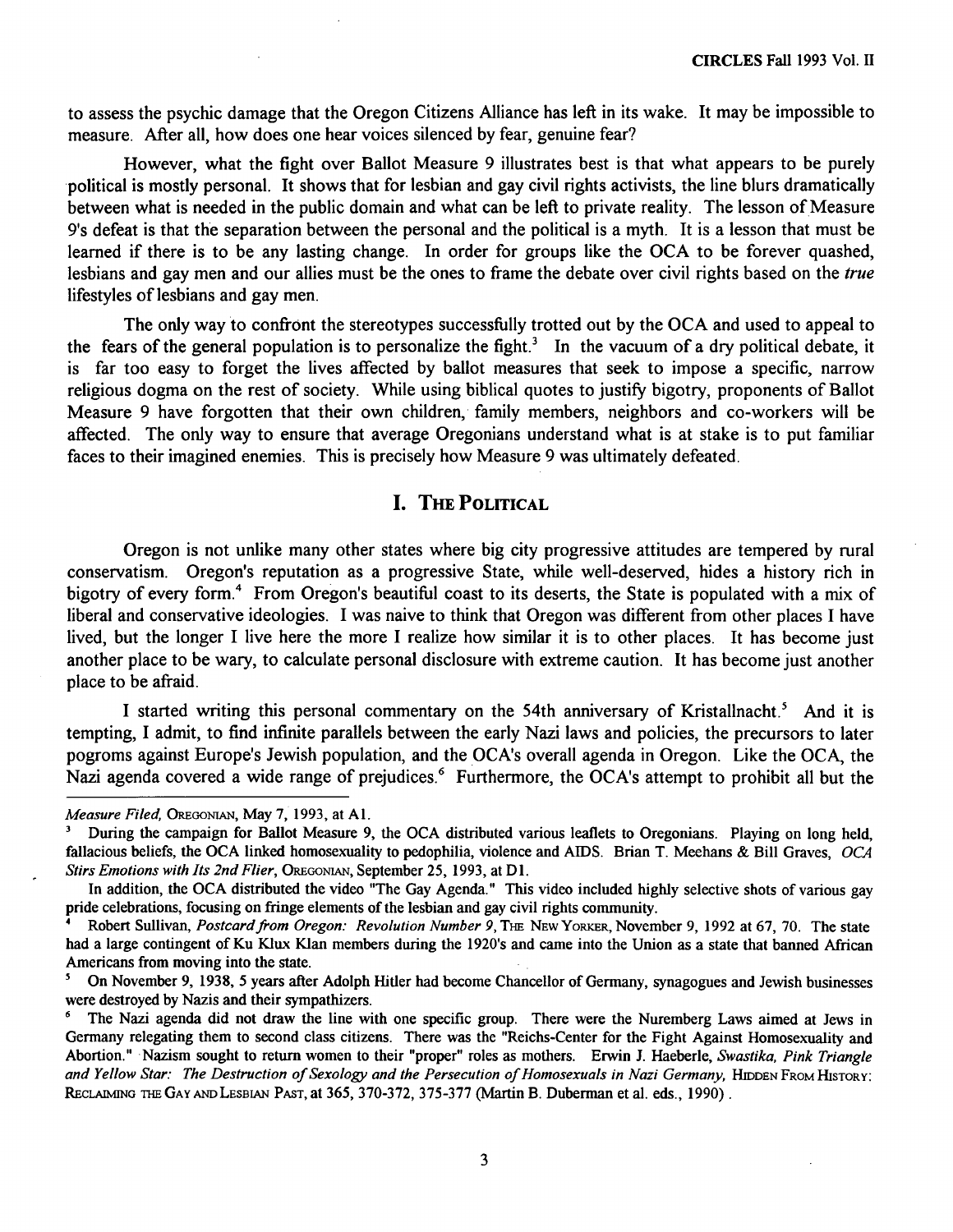most narrow and bigoted views of lesbians and gay men in government and schools parallels various laws and priorities of the early Nazi efforts.<sup>7</sup>

Many things that happened during the Ballot Measure 9 campaign have haunting similarities to the early Nazi push in Berlin. There have been roaming bands of thugs, Nazi skinheads, who harass people on the street. Churches have been desecrated with anti-gay and anti-Semitic graffiti.<sup>8</sup> Hattie Cohens, a lesbian, and Brian Mock, a gay man, were burned alive in their home **by** youth with ties to Nazi skinhead organizations.<sup>9</sup>

It is tempting to draw the parallels. However, while the **OCA** may share similar ideological notions of morality and cultural superiority with Nazi ideology, Lon Mabon, the leader of the **OCA,** is not Himmler. And the **OCA** is not the infant version of the Gestapo. The value in the comparison is merely to remember that political ideologies wrapped in the credibility of the Bible can get horribly out of control. Lost somewhere in all the discussions about morality is an acknowledgment that the United States is a pluralistic country where most fundamental tenets of citizenship and religious tolerance are embodied in the Constitution.

The Constitution protects everyone's right to practice their religious beliefs and to be free from state imposed or state sanctioned religion. It must be understood when religious minorities like the **OCA** attempt to force the rest of society to conform to their notions of morality, our communal fabric suffers. As in Germany, religions become pitted against each other, neighbor against neighbor.

The damage done to Oregonians during the battle over Ballot Measure **9** runs deeper than national embarrassment. There has developed not so invisible tears in our communal fabric. The very air almost seems to be polluted by opinionated posturing that divides us further and further each day.<sup>10</sup> Our lives as lesbians and gay men are under increasing public scrutiny **-** scrutiny still saturated **by** ignorance and stereotype.<sup>11</sup> All across the state, and indeed the nation, lesbians and gay men will be assessing their safety and preparing for what promises to be a cultural war.

The infamous concentration camps were filled with the various groups singled out **by** Hitler: Jews, Jehovah's witnesses, communists, gypsies, foreigners and homosexuals. *Id.* at **376-77.**

The OCA's agenda extends far beyond attacking lesbians and gay men. In addition to eliminating gay and lesbian civil rights, the **OCA** seeks to end "redistributionist welfare," promote patriotism, unfettered capitalism, anti-communism and anti-liberalism. To do this, they have received funding from a wide range of sources including a \$64,000 donation from the Senate Republican Campaign Committee chaired **by** Sen. Phil Gramm, R. Tex. Sura Rubenstein *Measure 9, Oregon's Great Divide, OREPo.aAN,* September 20, **1992,** at **Al.**

**<sup>7</sup>** The OCA's Ballot Measure **9** labeled homosexuality as a sickness and as immoral behavior. They sought to eliminate even the mention of lesbians and gay men in Oregon's schools unless it was to roundly condemn. *supra* note **1.**

In Nazi Germany, the infamous Paragraph **175** criminalized any sexual acts between men. And as early as **1933,** Hitler began sending gay men to the first of the Nazi concentration camps. **By** the end of World War **II,** between **5,000** and **15,000** gay men were sent to the camps. In **1935,** Hitler barred Jewish doctors from practicing in public hospitals. Jewish teachers were taken from public schools as poor role models. *supra* note 6, at **370.**

**If** you were to substitute the word 'homosexuals' for Jewish in the preceding, you would have essentially the same arguments spokespeople for the OCA used to justify Ballot Measure 9.

**<sup>&#</sup>x27;** For example, St. Matthew's Roman Catholic Church in Hillsboro, Oregon was set on fire, and "Kill Gays **+** Catholics", among other brilliant graffiti, was spray painted in the sanctuary. Sullivan, *supra* note 4, at **79.**

**<sup>&#</sup>x27;** Diana Elliott *Neighbors Say Beating Led to Fatal Fire: Friends Cite a Pattern of Harassment of a Gay White Man and a* Black *Lesbian in Salem,* **STATESMAN** JOURNAL, September 30, 1992, at **Cl.**

While it was initially considered a homophobic attack, evidence was offered at trial to show the attacks were racially motivated.

<sup>&</sup>lt;sup>10</sup> For instance, there was a 200% increase in gay bashings in the first quarter of 1992. Rubenstein, *supra* note 6, at Al.<br><sup>11</sup> Jeffery Schmaltz, *National Soul Search, Homosexuals Wake to See a Beferendum: It's On Them* 

Jeffery Schmaltz, *National Soul Search, Homosexuals Wake to See a Referendum: It's On Them, N. Y. TIMES, January 3,*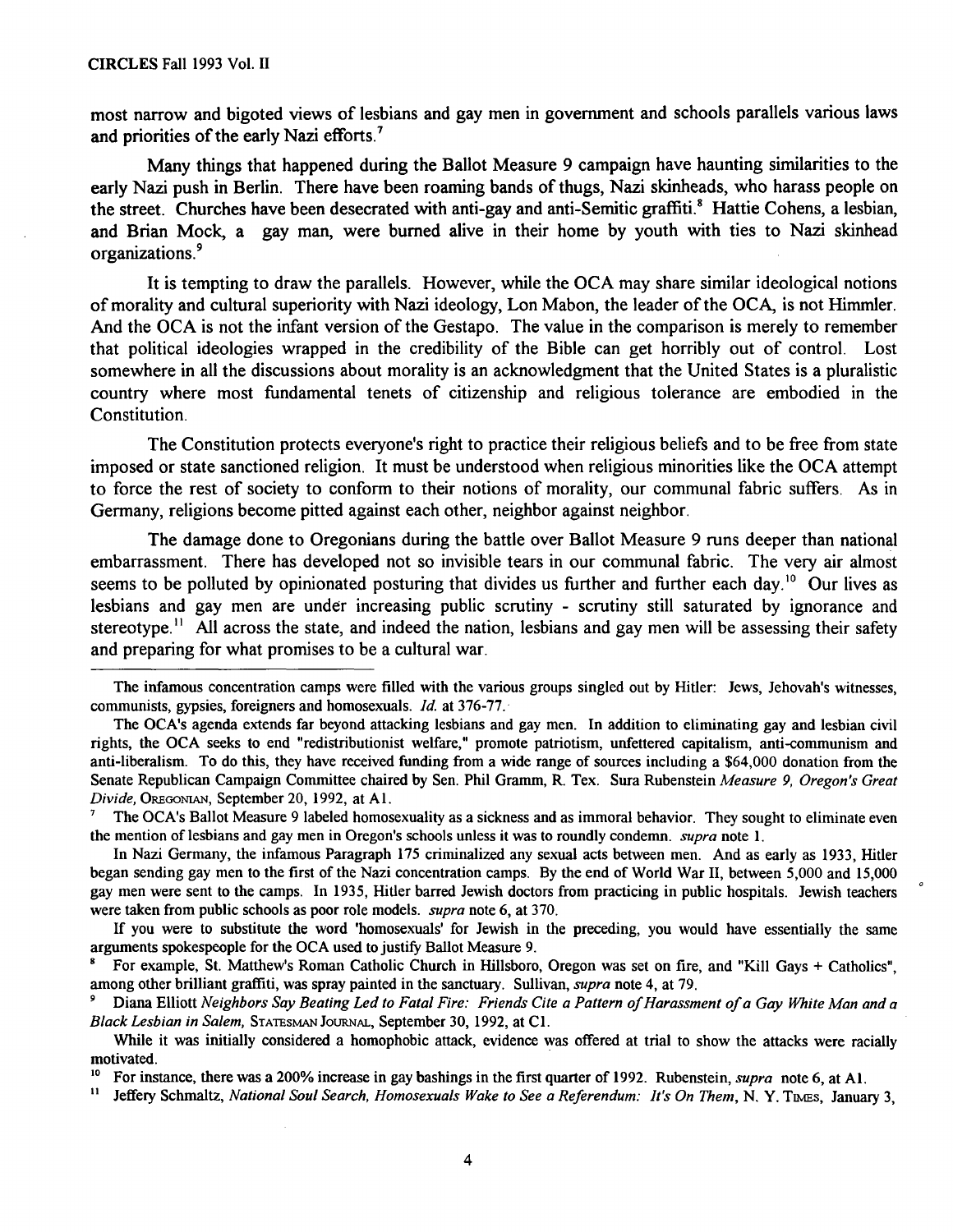In Oregon, the OCA's agenda not only includes its anti-homosexual position, but it also represents a broad range attack on all moderate or liberal political ideas. It is a political campaign that feeds on and gains strength in the prejudiced notions of an uninformed populace. The only way to counter this is by educating the public, showing them the real gay and lesbian America in all its diversity and mundaneness. Straight Oregonians must be presented with the face of lesbian and gay America so that they can see it is one strikingly similar to their own.

### **II. THE PERSONAL**

The feminist idea that the personal is political, and vice versa, has become more apparent to me the longer I live in Oregon. I began coming out many years ago. **I** chose to be as open as **I** could be with my friends and colleagues; **I** could no longer tolerate the lies and half-truths I had to tell in order to be accepted. For the past 14 years I have been able to keep that promise. Now **I** am not so sure it is worth the danger. Prior to living in Oregon, **I** was deeply engaged in the struggle for lesbian and gay civil rights at the University at Buffalo School of Law. I took on battles that **I** knew would follow me beyond my years in law school, battles my straight friends could leave behind after graduation. And now, living and working in a small town in Oregon I am faced with a similar choice - to help put a "face" on the battle for lesbian and gay civil rights or to work quietly behind the scenes.

Straight society's prurient curiosity about our sex lives forces lesbian and gay activists to be exposed in the most intimate ways. Straight America has chosen to talk about homosexuality in a purely sexual context and it is difficult for lesbians and gay men to direct society's attention to the real issue - that of basic human rights. Few are willing or able to withstand the kind of scrutiny needed to raise the debate to a tolerable level. The issue remains "sex" and rarely ever becomes job security or anti-lesbian and gay violence.

For instance, in Buffalo, even the most intimate aspects of my personal life were open to discussion, speculation and, in one case, juvenile graffiti in the law library. People who were associated with me were probed and prodded even by members of the Law School staff and faculty. The exposure seemed necessary at the time in order to persuade people to set aside their bigotry and to get them to treat us with respect, as people deserving of the basic human rights afforded all by the Constitution. It seemed necessary to set aside my right to privacy to demonstrate that lesbians and gay men are just like the rest of society.

To be out in that manner is to be entangled in a distressing conundrum. It is to be fighting for privacy rights, while at the same time being on public display. In addition, those of us who dare to speak out as lesbians and gay men have to suffer the endless analysis and criticism of our more closeted brothers and sisters, or suffer the challenge of our "political correctness" by the more radical elements of our community. This internal criticism points out the central difficulty facing lesbian and gay activists today- who or what group can or should be our representative in the struggle for human rights. The lesbian and gay community is so racially, ethnically and culturally diverse that one spokesperson cannot possibly speak for all.

However, what my experience in Buffalo and Oregon prove is that a coalition of gay men, lesbians and straight progressives can win small victories, and in some instances change societal attitudes. The most successful method is by directly confronting the myths and stereotypes used by radical right-wing activists

 $\bar{\mathbf{r}}$ 

 $5^{\circ}$ 

<sup>1993, § 4,</sup> at 1. Witness the media frenzy surrounding President Clinton's failed attempt to end the ban on lesbians and gay men in the military. It seems the overriding concern here is no longer the mythological threat to national security but straight soldiers fears of wholesale sexual harassment by gay enlistees.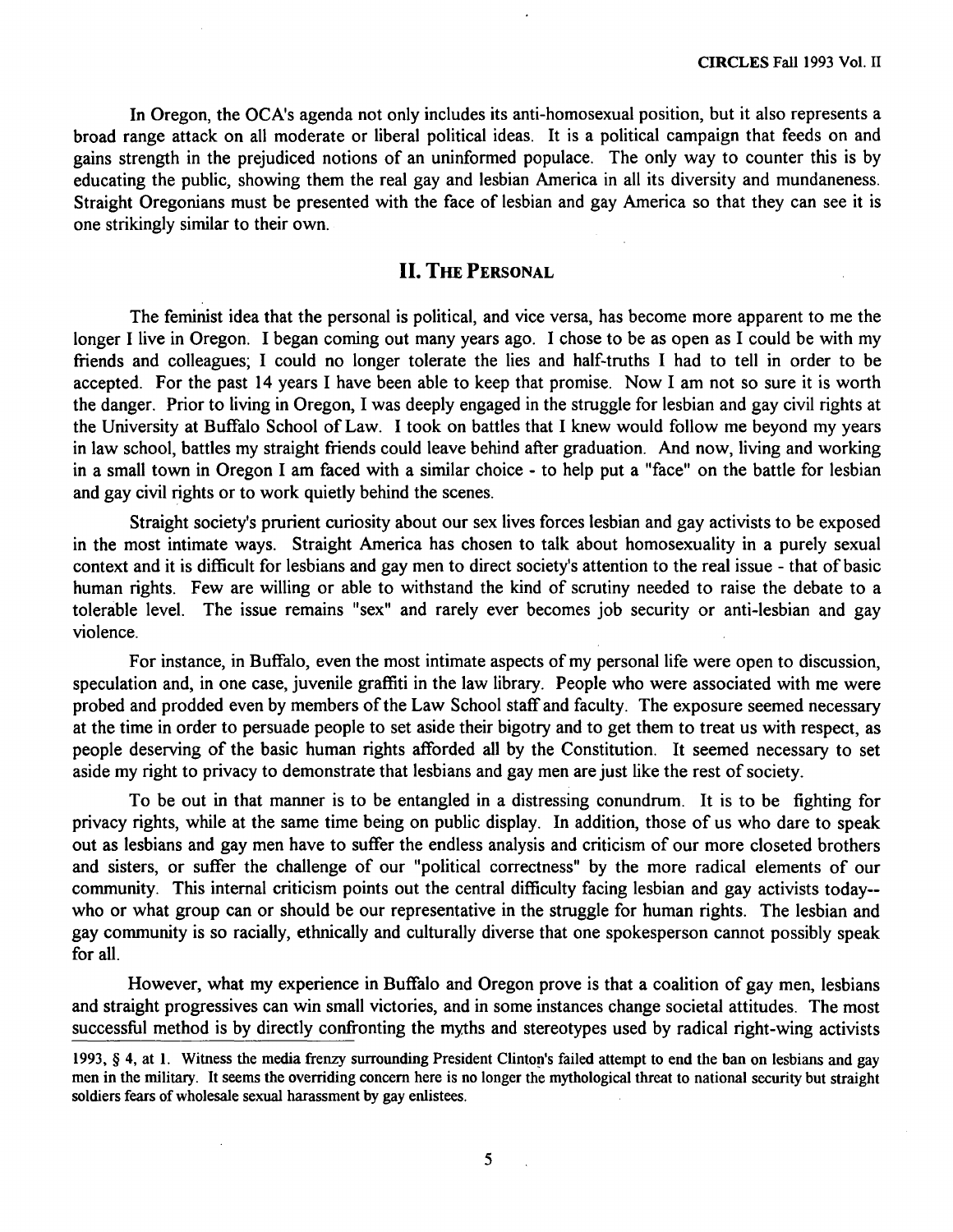#### **CIRCLES** Fall 1993 Vol. II

like the OCA. This "revolution", if you can call it that, has come about by those of us at the University at Buffalo and here in Oregon who speak to our neighbors, towns and communities as gay and lesbian citizens

Quietly, a face is being given to faceless lesbian and gay America. The face is one that is strikingly mainstream and strikingly unlike the images put out by the OCA in its videos and flyers. We have been able to show mainstream America that they, in fact, do know someone who is gay or lesbian. We are their sons and daughters, neighbors and co-workers. The potential impact of Ballot Measure 9 was not left to conjecture but was placed in a real life context.

What happened in Sherman County, Oregon, is one extraordinary example of personal politics in action at a grass roots level. In 1988, Ballot Measure 8 was passed. In this referendum, Oregon voted to repeal then Governor Neil Goldschmidt's Executive Order that banned discrimination based on sexual orientation. Sherman voted 63.4% to 36.6% in favor of Ballot Measure 8.<sup>12</sup>

However, in 1992, Sherman County residents voted 55.4% to 44.6% against Ballot Measure 9. What accounts for an almost 38% shift in voter sympathy? One explanation credits the efforts of one gay man. This long time resident and respected member of the Sherman County community took action. He sent an anonymous letter to the county's registered voters addressing various fallacies in a mailing sent them by the OCA. It was not long before his neighbors in this tiny community figured out who had sent the letter. They then had to deal with the enormous contradiction presented by the OCA's propaganda and their actual experiences with their gay neighbor, whom they considered their friend and respected co-worker.<sup>13</sup>

The level of ignorance-based homophobia is still overwhelming in most of this country despite years of activism in cities like New York or San Francisco. It is precisely this ignorance that had to be overcome in order to squeak out a victory in Oregon. Actions such as those of the gentleman in Sherman County helped to ensure the victory. Ballot Measure 9 failed, but it was by a dangerously close margin.<sup>14</sup> It was only by the endless perseverance of the Oregon lesbian and gay community and our allies that the measure was defeated. However, the battle required a degree of individual exposure unheard of for lesbians and gay men - a risk not to be taken lightly as evidenced by the Sherman County story.

The more familiar civil disobedience tactics used by big city groups like ACT-UP and Queer Nation do not work outside major cities.<sup>15</sup> The Oregon Citizen's Alliance used highly selective and purposefully inflammatory images of gay pride marches to frighten the general populace. The OCA, in a flyer that landed on every doorstep in Oregon, touted the North American Man/Boy Love Association (NAMBLA), as a paradigm of gay and lesbian political groups. We were portrayed as a deviant group of molesters with a secret agenda of recruitment.<sup>16</sup> These images play extremely well in rural areas.

<sup>&</sup>lt;sup>12</sup> Rubenstein, *supra* note 6, at A18.

<sup>&</sup>lt;sup>13</sup> The percentages of the Sherman County votes are taken from voter analysis done by gay and lesbian activists following Ballot Measure 9's defeat, copies of which are with the author of this article. The efforts of the anonymous gay man in Sherman County come from a presentation he made at an organizing meeting I attended in May of 1993.

**<sup>&</sup>quot;'** The final ratio was 56% to 44% against the measure. Rubenstein, *supra* note 10, at A18. I submit that it is no small coincidence that this percentage almost mirrors that in Sherman County.

**<sup>&</sup>quot;** ACT UP and QUEER NATION are direct action protest groups fighting for increased AIDS awareness and lesbian and gay visibility. They use the time honored tradition of civil disobedience to address these issues.

NAMBLA is a highly controversial organization that promotes lowering the age of consensual sex, among other things. Meehan, *supra* note 3, at 1. Personally speaking (and this may be completely politically incorrect), I know of no gay man or lesbian who supports this group or who thinks they belong in the lesbian and gay civil rights movement. In fact, most people I know had never even heard of them.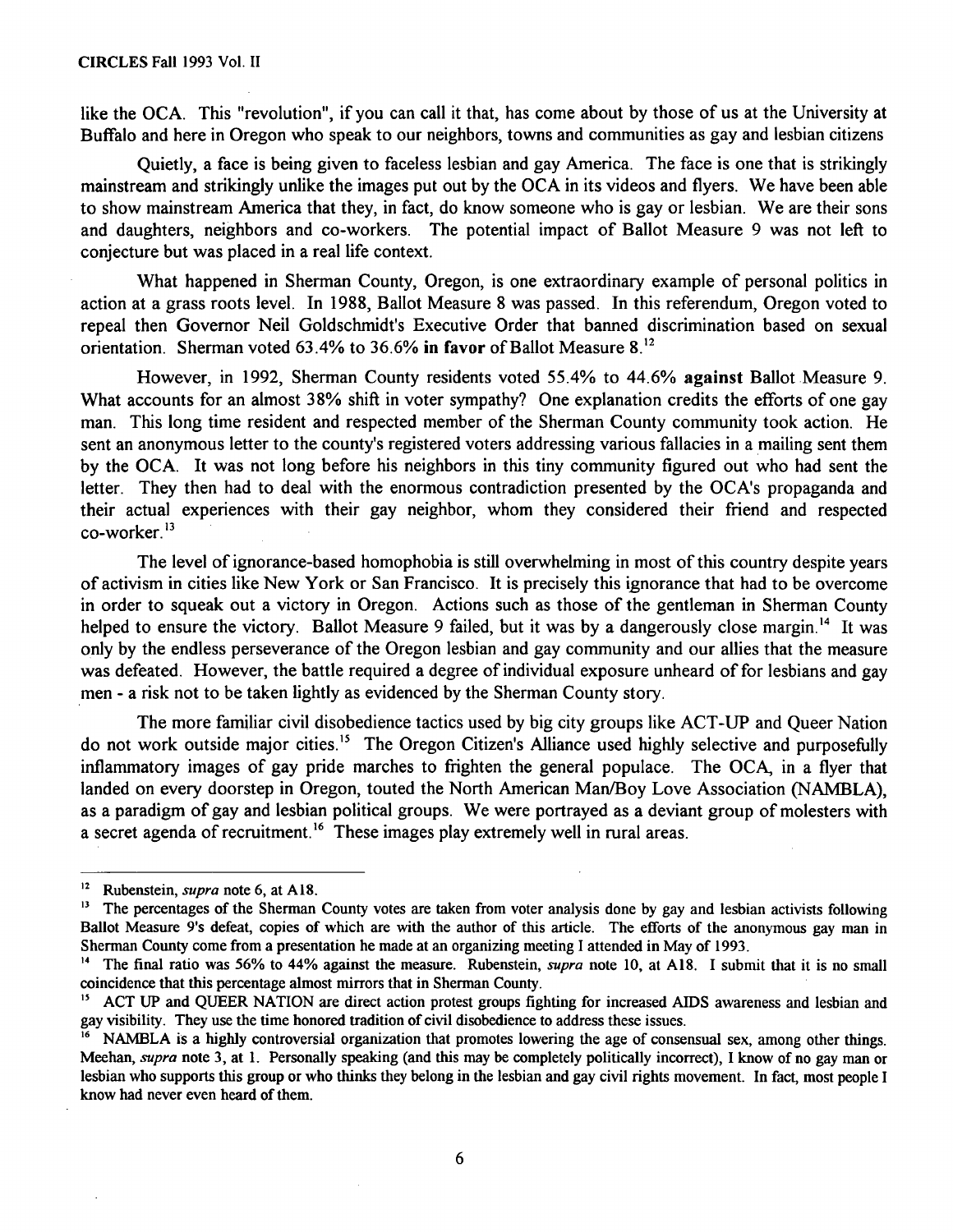I came to Oregon to redefine my private space and in so doing, I have come to realize that it was my refusal to lie about who I am that has fostered the most awareness, not the innumerable press conferences and media events. In Oregon, Ballot Measure 9 was defeated not so much by the national organizations, but by the individual lesbians and gay men who quietly told their neighbors and co-workers, "Hey, it's me they're after, not some stranger." Even these simple acts were dangerous in Oregon for if the measure had passed, neighbors would carry with them information that could ruin countless lives.

I experienced a distressing sense of dislocation and isolated myself for much of the campaign. At first I blamed it on studying for the Oregon Bar Examination. Next, I excused myself because I was adjusting to a new job. I have come to realize in the last month or so that I was afraid, *really afraid,* for the first time in my life to be openly lesbian. I wanted to keep my job and the respect of my co-workers. I wanted to be secure, so I silenced a part of myself. Ultimately, I was at a loss to find a way to counter the stereotypes being offered by OCA supporters as the "gay lifestyle" without putting my future at risk

**.** You see, I do not support NAMBLA or what they represent. They are not a part of the human rights movement of which I am a part. And they most certainly do not represent the cultural values of the lesbian and gay civil rights movement known to me these past 14 years -- a movement made up of people who work and live just like the rest of mainstream America. The gay and lesbian civil rights movement, in order to counter the increasing successes of the radical right, must become better at exposing America to the real lives of most lesbians and gay men. This requires more of us to become visible.<sup>17</sup>

One example of the importance of visibility is an encounter I had with my next-door neighbor. During the campaign this neighbor put up a "Yes on 9" sign. She did this despite knowing me and knowing I was a lesbian. It served to remind me, in a most profound way, that the battle was not a remote intellectual debate. It was a debate over whether or not I as an individual would be allowed to live in Oregon as an equal citizen. She did take the sign down but it wasn't until the rest of the neighborhood put up "No on 9" signs, and not until she and I had a rather emotional and personal confrontation. It turned out that the source of her support for Measure 9 was one of the infamous OCA videos. It was not until we talked that she realized how narrow a picture the OCA painted of gay and lesbian lifestyles, and how at odds that portrait was from her life experiences with her lesbian neighbors. She has put my face on the image and no longer sees the imagined enemies of OCA propaganda.

An occurrence that happened on the grounds of a Methodist Church in Portland is another more telling example of the ease with which religious zealots blank out reality while pursuing a politically tinged religious crusade. While visiting the "Anne Frank Out in the World" exhibit, I was approached by a conservatively dressed woman. She smiled and advised me that I needed to read the Bible. It seems my sin was wearing a "No on 9" button. I asked her if she had forgotten the horrors depicted in the Anne Frank

 $17<sub>1</sub>$ For an interesting discussion of this very issue see David Jefferson, *Some Marchers in Suits May Consider Fetishes and Male 'Nuns' a Real Drag,* WALL **ST.** J., April 23, 1993, at A16.

On April 25, 1993, close to one million lesbians and gay men and our allies marched for civil rights in Washington, D.C. Throughout the weekend I was struck by how many more mainstream lesbians and gay men were visible. Even the press coverage of the march seemed to steer away from covering only the flamboyant, and focused on the vast diversity of the marchers.

We can never be forced to ignore an important part of our history - meaning, we must never forget that the modern day gay and lesbian civil rights movement was started during the Stonewall Riots in New York City in the 1960s. It was then that African American drag queens and butch lesbians fought back against the routine police raids on gay bars in Greenwich Village. All I am suggesting is that while we honor diversity in our community, that diversity must include those of us with more, admittedly boring, mainstream lifestyles.